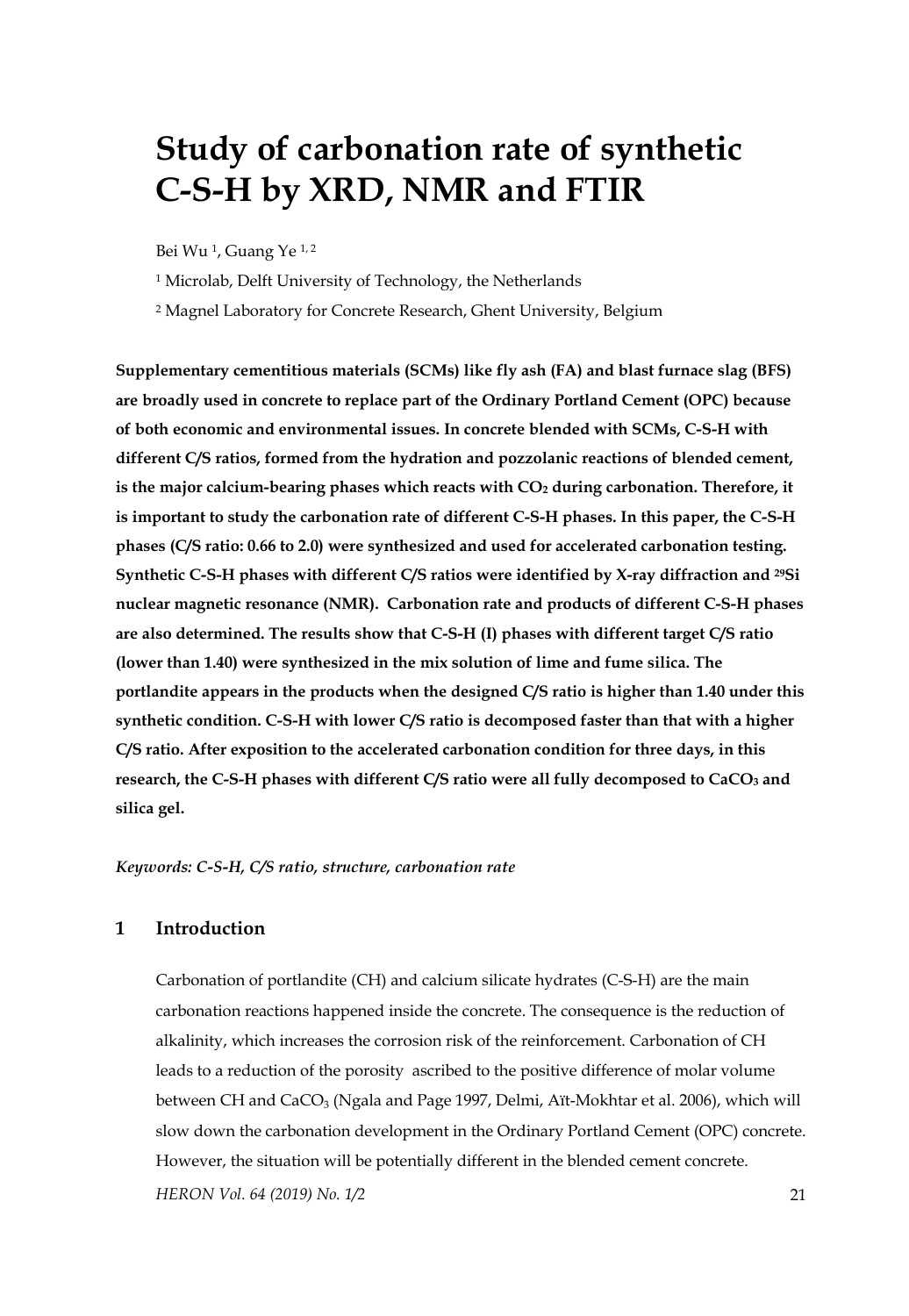Supplementary cementitious materials (SCMs) like fly ash (FA) and blast furnace slag (BFS) are broadly used in the concrete to replace parts of OPC because of both economic and environmental issues. Introducing SCMs in the concrete will usually decrease the CH amount in blended cement concrete, caused by the consumption in pozzolanic reactions and dilution effects. Therefore, the major carbonation reaction in blended cement concrete will happen between the C-S-H and  $CO<sub>2</sub>$ .

Carbonation of C-S-H has been studied by many authors (Šauman 1972, Black, Breen et al. 2007, Morandeau, Thiery et al. 2014). It is a complex decalcification-polymerization process of the C-S-H and the formation of amorphous silica gel, see Eq. (1).

$$
C_x SH_y + x\overline{C} \to xC\overline{C} + SH_t + (y-t)H
$$
 (1)

In which, the cement notations are explained as follows:  $C = CaO$ ,  $H = H_2O$ ,  $S = SiO_2$ ,  $A = A_2O_3$ ,  $\overline{C} = CO_2$ ; *x*, *y* and *t* are the molecular numbers. From the above-mentioned reaction equation, the molar volume change during the carbonation of C-S-H is depended on the properties of C-S-H (like C/S ratio (C/S), water content) and the water remained in silica gel. Unlike the carbonation reaction between CH and  $CO<sub>2</sub>$ , the volume changes during the carbonation of C-S-H varies among C-S-H phases with different C/S. Therefore, the effect of the C-S-H carbonation on the porosity development is still controversial.

C-S-H phase has a layer structure can be inferred from the refined structure of 11Å tobermorite  $(Ca_{4.5}Si_6O_{16}(OH) \cdot 5H_2O)$  (Merlino, Bonaccorsi et al. 2001). The layer structure of 11Å tobermorite consists of three parts:  $CaO<sub>2</sub>$  sheet, 'dreierkette' form SiO chain and interlayer. In the CaO<sub>2</sub> sheet layer, the 7-fold coordinated Ca<sup>2+</sup> share all the oxygen atoms with  $Si<sup>4+</sup>$  in SiO chains of SiO<sub>4</sub> tetrahedra on both side of the CaO<sub>2</sub> layer. In the SiO chain layer, SiO4 tetrahedra coordinate themselves to Ca ions by linking in a dreierketten arrangement, to repeat a kinked pattern after three tetrahedra (Megaw and Kelsey 1956). Two of the tetrahedra are linked to CaO polyhedra by sharing O-O edges with the central Ca-O part of the layer, called paired tetrahedra (PT); the third tetrahedra shares an oxygen atom at the pyramidal apex of a Ca polyhedron, called bridging tetrahedra (BT). There are Ca2+ cations and water molecules in the interlayer.

The C/S of C-S-H in the concrete is normally higher than 0.83. The increase of the C/S in C-S-H based on the tobermorite structure can be caused by: omission of the bridging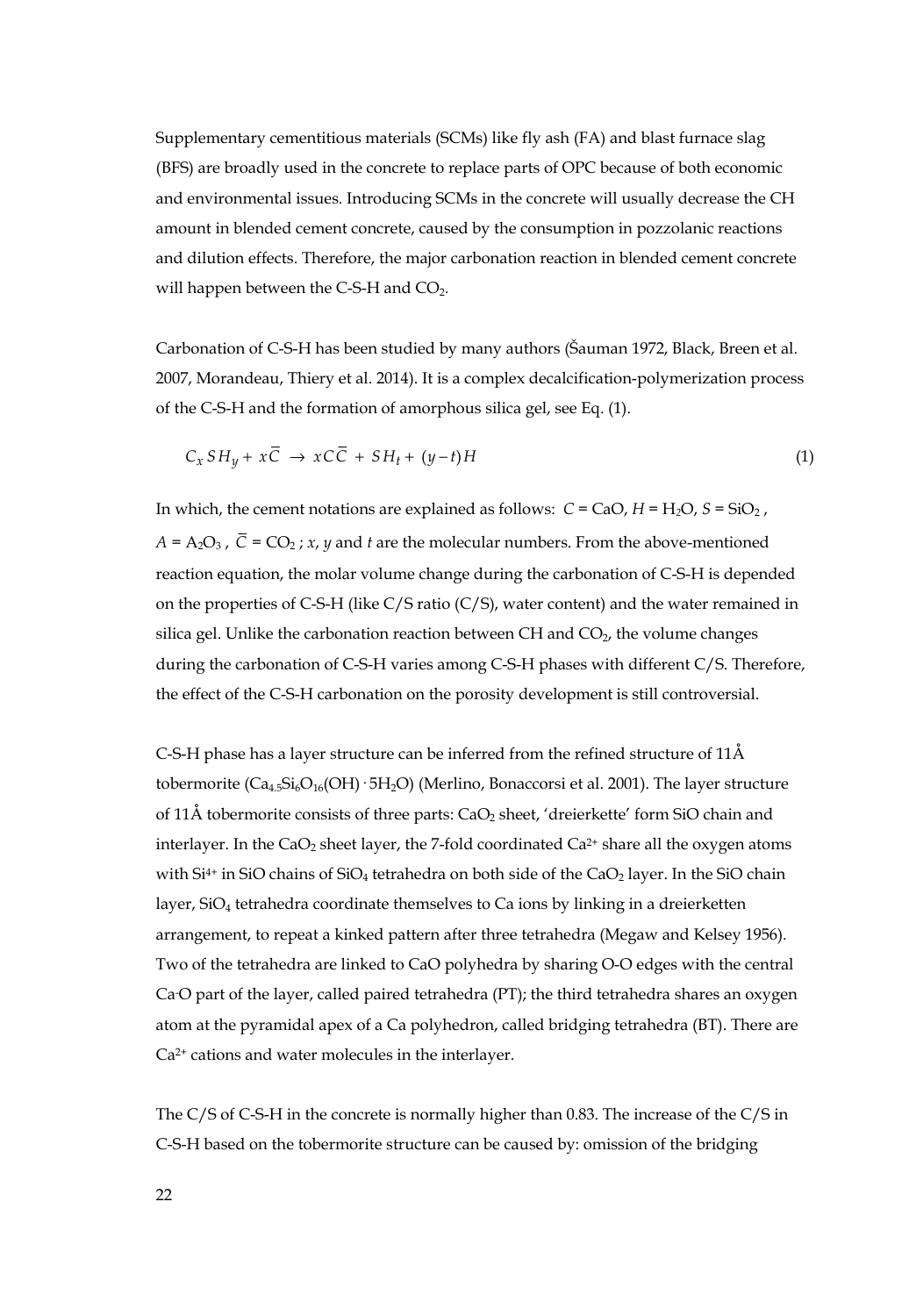tetrahedra and incorporation of additional calcium in the interlayer. If all the bridge tetrahedra are removed, the C/S can increase to 1.25 (Taylor and Howison 1956, Richardson 2004). Further incorporation of extra Ca2+ in the interlayer can form the C-S-H with a much higher C/S. The theoretical value is 1.50 when all the bridging sites are removed and taken up by extra Ca<sup>2+</sup> (Richardson 2004). The extra Ca<sup>2+</sup> is normally balanced by the omission of H+ or the incorporation of OH- or both. If the amount of extra Ca continues increasing and achieves a C/S even higher than 1.5, the structure of C-S-H is more close to the C-S-H/CH 'solid solution' (T/CH model) (Richardson 2004).

From the above discussion, three types of Ca exist in the C-S-H structure (classification by the position of Ca): Ca in the  $CaO<sub>2</sub>$  sheet layer, Ca in the bridging site and Ca in the interlayer, shown in Figure 1. The proportions of them vary among C-S-H with different C/S ratio. The removal of Ca from the three chemical sites may need different energy, which means the decalcification rate are different among C-S-H phases with different C/S ratio.

The aim of this work is to verify the above-mentioned assumptions, by studying the carbonation rate and products of synthesized C-S-H phases with different C/S and further to explain the phase transformation and microstructure development of blended cement paste during the carbonation, discovered in the previous research (Wu and Ye 2015).



 *Figure 1: Possible positions of Ca2+ in the C-S-H layer structure*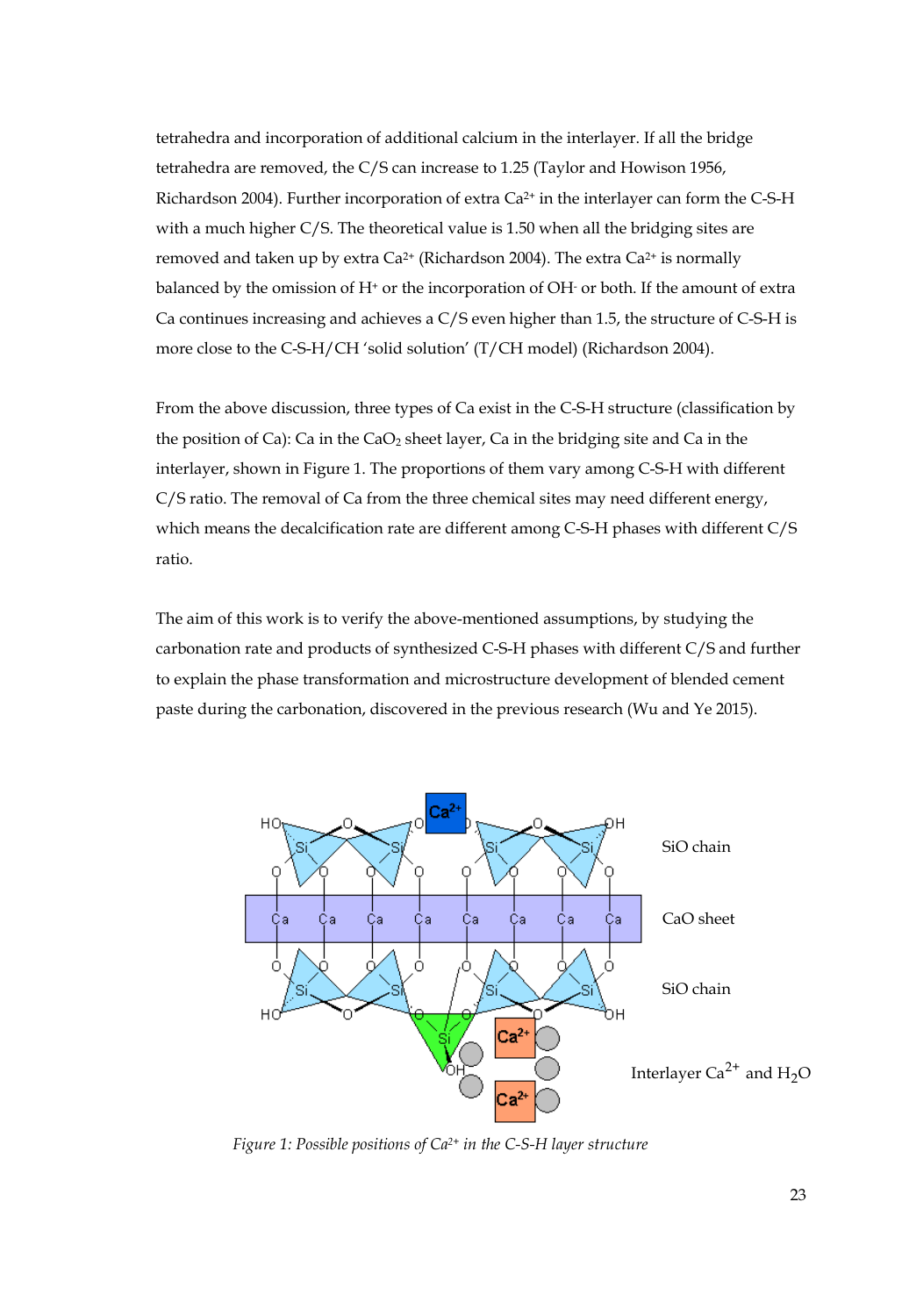# **2 Experiments and test methods**

#### *2.1 Raw Materials*

Raw materials used in the synthesis are CaO and fumed silica. CaO is freshly prepared by the calcination of CaCO<sub>3</sub> under 1000 °C for at least 4 hours before synthesis. Fumed silica is from Sigma-Aldrich, with the surface area of  $175-225$  m<sup>2</sup>/g.

# *2.2 Synthesis of C-S-H with different C/S*

C-S-H gels were prepared by using stoichiometric amounts of CaO and fumed silica, to give approximate C/S ranging between 0.66 and 2.0. The mix design of different C-S-H is described in Table 1. Solid agents were mixed together with CO<sub>2</sub>-free water with the water/solid ratio of 50 : 1. The solution was stirred by magnetic stirrer at 20 °C. The whole synthesis procedure was under N2 protection to prevent carbonation. After 2 or 4 weeks of reaction, samples of solid and liquid were extracted as a slurry. Solid products were obtained by filtering the slurries through a Balston No. 45 paper. Then they were quickly moved into the vacuum drying chamber and dried under 35 °C for 24 h. After drying, the samples were stored in the desiccator with the relative humidity of 30%, regulated by the standard saturated CaCl<sub>2</sub>·6H<sub>2</sub>O solution. The set-up of the synthesis device is illustrated in Figure 2.



 *Figure 2: Schematic diagram of the synthesis set-up* 

#### *2.3 Accelerated carbonation of C-S-H*

Well-dried C-S-H samples synthesized for 4 weeks were ground into powders and moved into a carbonation chamber. The  $CO_2$  concentration is maintained at 3%  $\pm$  0.2 automatically by the solenoid valve connected with a  $CO<sub>2</sub>$  sensor. The temperature is regulated at 20 °C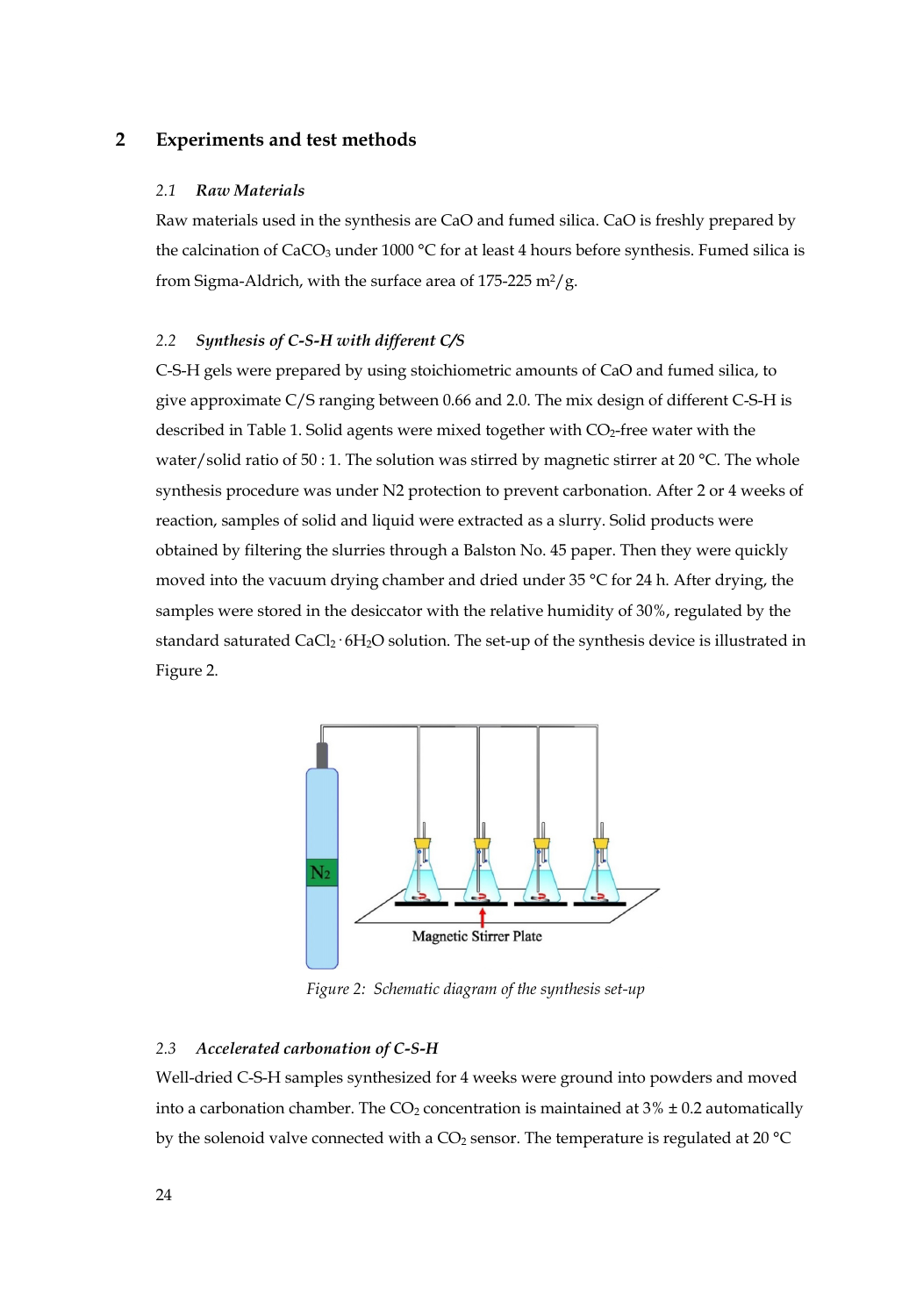and the relative humidity is controlled at around 75% by using the saturated NaCl solution. The exposure time varies from 0.5 h to 7 days.

| Sample No.     | $C/S$ ratio | CaO(g) | SiO <sub>2</sub> (g) | H <sub>2</sub> O(g) |
|----------------|-------------|--------|----------------------|---------------------|
| 1              | 0.66        | 3.0    | 4.9                  | 400                 |
| 2              | 0.86        | 3.6    | 4.4                  | 400                 |
| 3              | 1.18        | 4.2    | 3.8                  | 400                 |
| $\overline{4}$ | 1.40        | 4.5    | 3.5                  | 400                 |
| 5              | 1.70        | 4.9    | 3.1                  | 400                 |
| 6              | 2.00        | 5.2    | 2.8                  | 400                 |

*Table 1: Mass fraction of raw materials for preparing different C-S-H* 

## *2.4 Test methods*

Test methods used for the identification of different types of C-S-H and the carbonation products were X-ray diffraction (XRD), 29Si nuclear magnetic resonance (NMR) and Fourier transform infrared spectroscopy (FTIR). Before the above-mentioned test, well-dried samples were ground into powders with an average particle size less than 75 μm.

XRD X-ray diffraction (XRD) was used for the identification of different types of C-S-H and the carbonation products. XRD was performed by a Philips PW 1830 diffractometer using CuKa radiation ( $\lambda$  = 0.154056 nm, 60 mA, 40 kV). Two types of scanning were performed on different samples. The first one is the normal scanning with a scan step size of 0.03°, 3 s per step, which was used for analyzing the synthetic products and carbonated products. The second one is the slow scanning with a scan step size of 0.02°, 8 s per step, which was performed on samples used for studying the carbonation rate. Both types of scanning are covering the range from 5° to 70°.

Samples used for studying carbonation rate, were blended with a certain amount of the internal standard corundum  $(A_2O_3)$  (from 12 - 13%wt) and kept inside the sample holder during the carbonation. After each carbonation stage, the sample was taken out with the holder and tested by the XRD slow scanning.

FTIR The FTIR spectra were collected over the wavelength range of 4000 to 400 cm<sup>-1</sup> by the TM 100 Optical ATR-FTIR spectrometer. The resolution was 4 cm-1.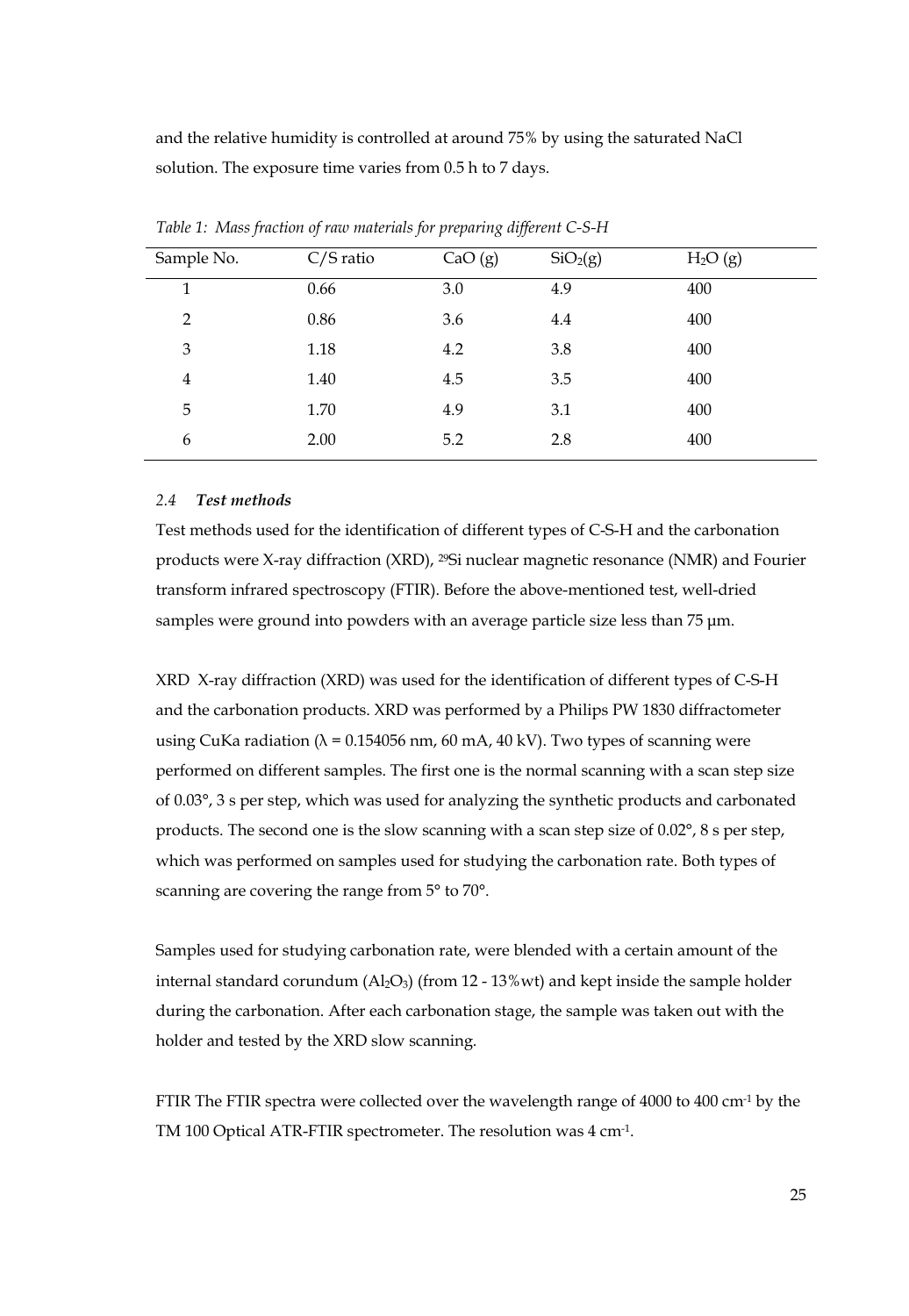NMR Solid state 29Si single pulse magic angle spinning (MAS) NMR spectra were acquired using a BrukerMSL-400 spectrometer (magnetic field of 9.8 T; operating frequencies of 79.5 MHz). C-S-H powders were packed into the zirconia rotor sealed at either end with Teflon end plugs and spun at 6 kHz in a Varian 7 mm wide-body probe. The spectra were acquired using a pulse recycle delay of 5 s, a pulse width of 4.97 μs, and an acquisition time of 20 ms; 2002 scans were collected for each sample. <sup>29</sup>Si chemical shifts are given relative to tetrakis(trimethylsilyl)silane (TTMSS) at -9.8 ppm, with kaolinite as an external standard at - 91.2 ppm.

# **3 Results and discussion**

#### *3.1 Synthetic products identification*

#### *3.1.1 XRD*

Normal scanning XRD test results of synthetic products are described in Figure 3. The identical peaks with the d-spacing value of 3.04, 2.79, 1.82, 1.66 Å in the pattern indicate that the C-S-H phase synthesized from CaO and fumed silica in the solution is similar to C-S-H (I), which is one of the C-S-H phases found in the Portland cement concrete(Chen, Thomas et al. 2004).

Due to the high reactivity of fumed silica, the C-S-H phases can be formed after 2 weeks' reaction, see Figure 3a. When the designed C/S is less than 1.40, there is only C-S-H phase existing in the product and no trace of unreacted raw materials or carbonation product. However, the portlandite appears when the designed C/S is higher than 1.40 in this research, see Figure 3b. This is consistent with other researchers' results(Garbev, Beuchle et al. 2008, Garbev, Bornefeld et al. 2008, Renaudin, Russias et al. 2009), in which the C-S-H phases are synthesized by using the same method.

#### *3.1.2 NMR*

The NMR test results of synthetic products are described in Figure 4a and Figure 4b. The peaks at around -78 ppm and -85 ppm indicates the Q1 and Q2 type of tetrahedra respectively (Richardson and Groves 1997) (Cong and Kirkpatrick 1996). Apparently, the intensity of the peak indicating  $Q<sup>1</sup>$  increases with increasing of the C/S while the peak intensity of Q2 decreases.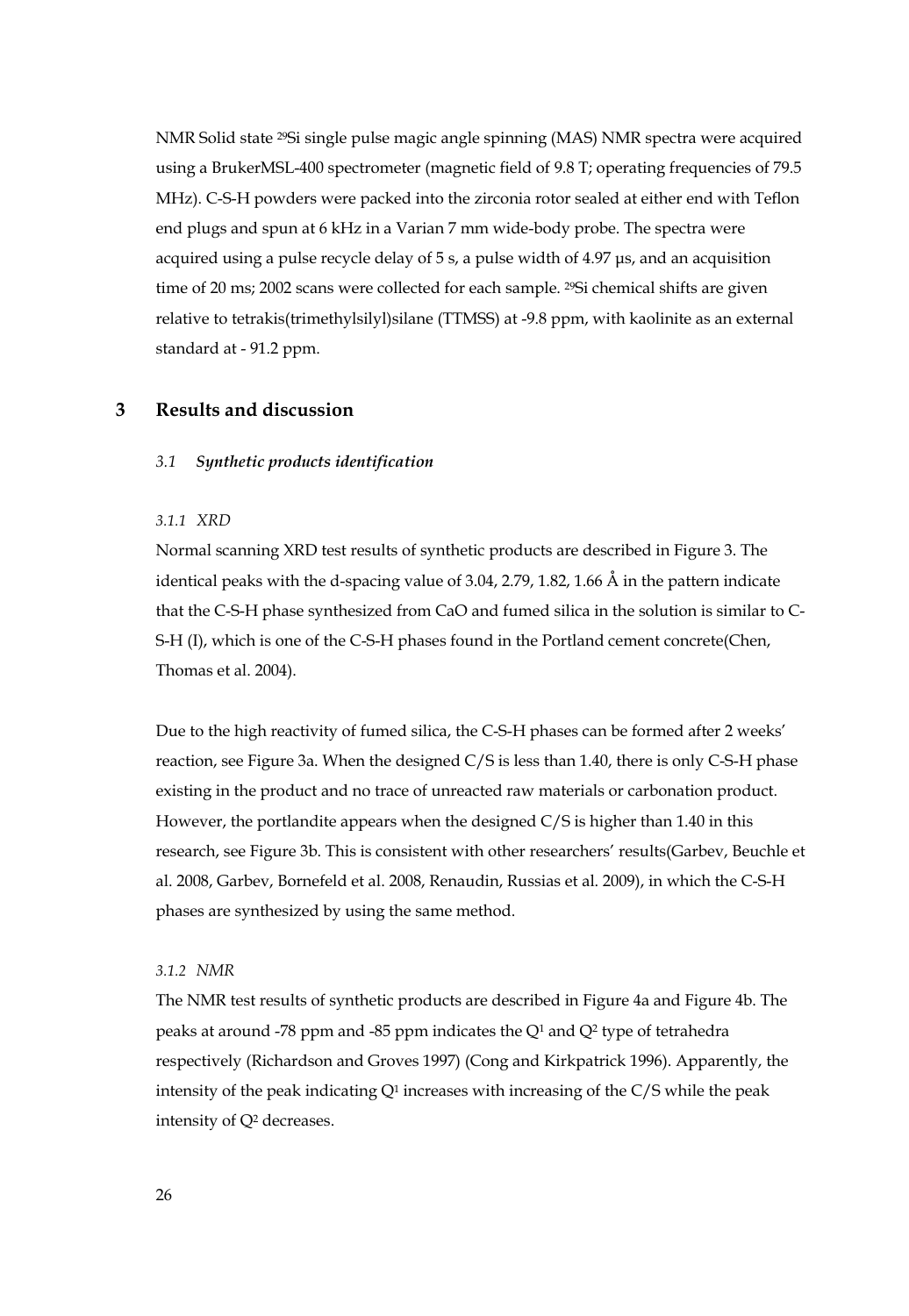

*Figure 3: XRD test results of C-S-H with different C/S (0.66-2.0). C-S-H d-spacings are noted above their respective peaks in the units of Ångstrom (Å). a-synthesis for 2 weeks; b-synthesis for 4 weeks* 

The decrease of peak intensity of  $Q^2$  means that the portion of tetrahedra located in the middle of silicate chain decreases. It indicates the breaking of silicate chain and will be followed by the formation of more Q<sup>1</sup> tetrahedra, which can be observed in <sup>29</sup>Si NMR spectra as well. Therefore, the mean length of silicate chain will decrease with increasing C/S. Considering the relationship between the mean silicate chain length (MCL) and C/S of C-S-H, the MCL can be used to identify or distinguish C-S-H with different C/S.

The MCL was calculated from the NMR data using Eq. (2) (Richardson 1999) (Richardson and Groves 1992).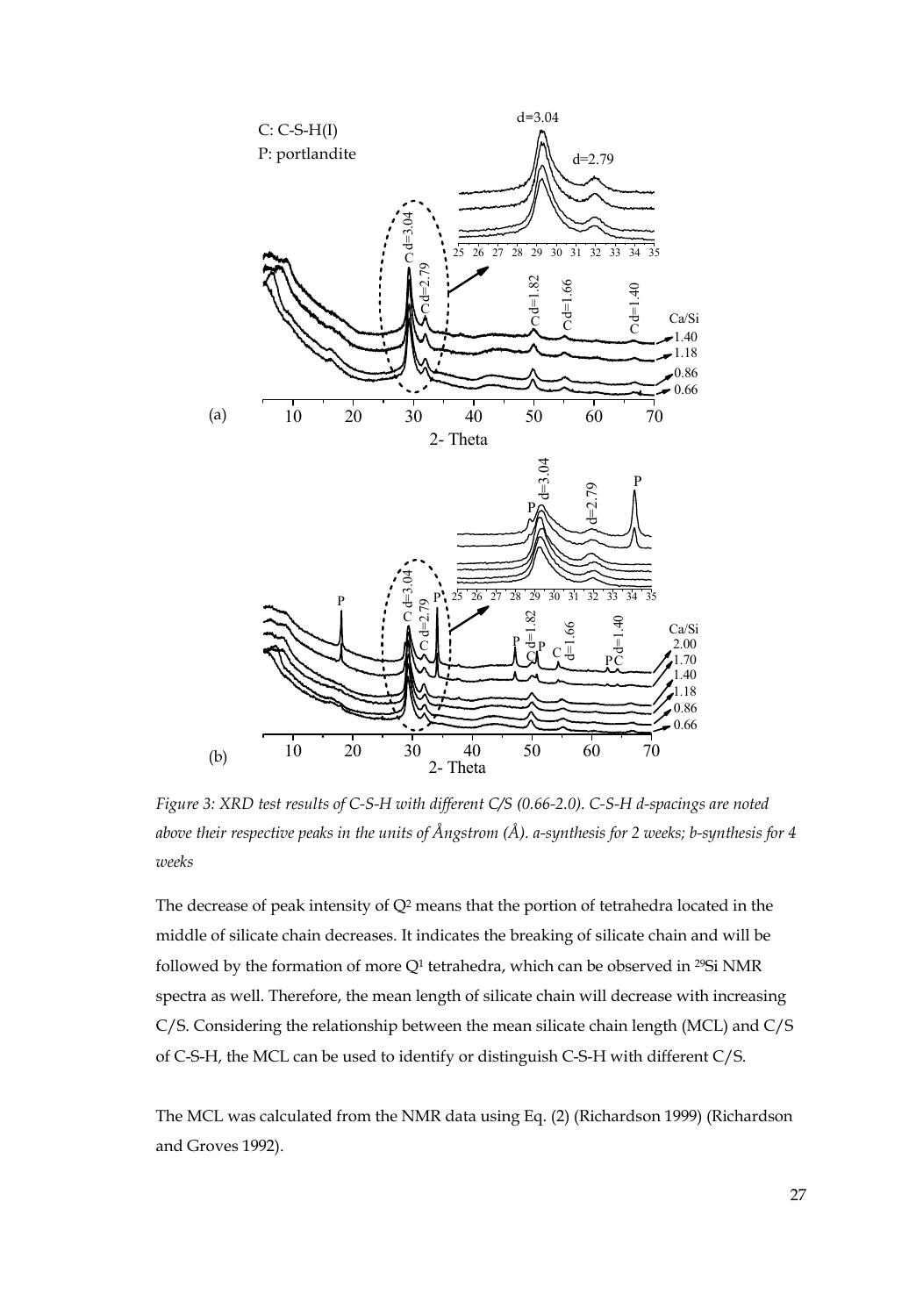$$
MCL = \frac{2(Q^1 + Q^2)}{Q^1}
$$
 (2)

In which, the  $Q<sup>1</sup>$  and  $Q<sup>2</sup>$  are the fractions of Si present in  $Q<sup>1</sup>$  and  $Q<sup>2</sup>$  tetrahedra respectively. Quantitative information of the Si fraction was obtained by deconvolution of the single pulse NMR spectra. The spectra were fitted to Gaussian/Lorentzian mixed function (with the ratio of 1.0) using the dmfit2015 software package. An example of the fitting result is illustrated in Figure 5.



*Figure 4: 29Si NMR test results of C-S-H with different C/S (0.66-2.0), a- synthesis for 2 weeks; bsynthesis for 4 weeks* 



*Figure 5: Fitting results of 29Si NMR spectrum (C/S = 1.4, synthesis for 4 weeks)*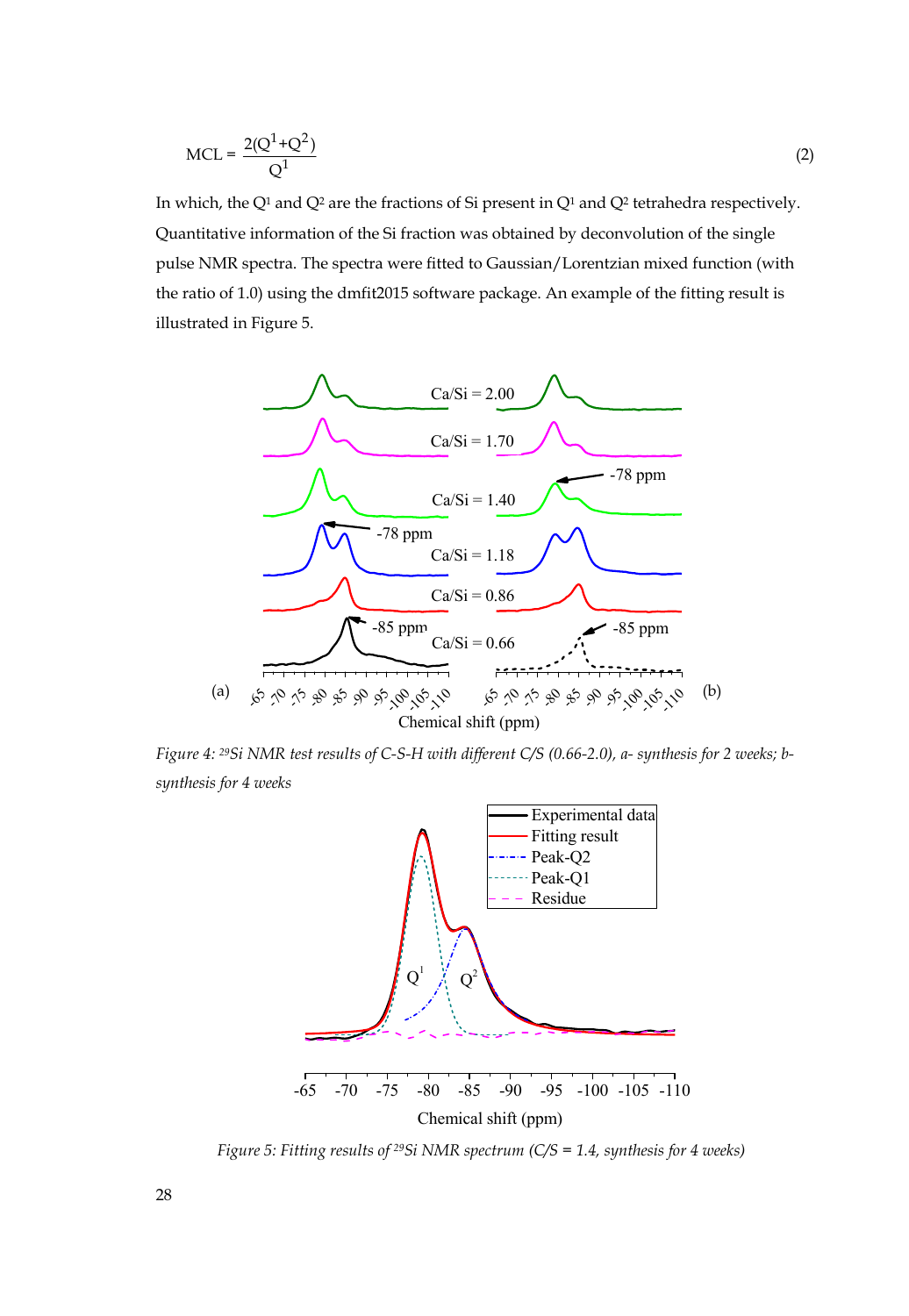The deconvolution process is performed on the 29Si NMR test results of synthetic C-S-H with C/S ranging from 0.66 to 2.0. MCL is calculated and plot against the C/S, comparing with the results of C-S-H phases synthesized by the same method (Macphee, Lachowski et al. 1988, Cong and Kirkpatrick 1996, Chen, Thomas et al. 2004, Beaudoin, Raki et al. 2009, He, Lu et al. 2013, L'Hôpital 2014), see Figure 6.



*Figure 6: Calculated mean silicate chain length (M CL) of C-S-H with different nominal C/S* 

The MCL of the C-S-H decreases with the increasing C/S when the C/S is less than 1.4. Then the MCL stays at around  $2~3$  tetrahedron units long when the C/S increases from 1.4 to 2.0. This can verify the evolution model of C-S-H with higher C/S based on the tobermorite  $(C/S = 0.83)$  (Taylor and Howison 1956, Richardson 2004). By omission the bridge tedrahedra, the C/S will increase; meanwhile, the long silicate chain will be broken into shorter polymeric species of SiO4 tetrahedra. Therefore, the MCL of C-S-H decreases with the increase of the C/S. The C/S increases to 1.25 by the omission of all the bridge tetrahedra in the silicate chain. The further incorporation of Ca in the interlayer can achieve the C/S of 1.4, which will not affect the MCL. This is reason that the MCL of C-S-H keeps unchanged when the C/S increases from 1.4 to 2.0.

As the MCL of C-S-H phases has a special relation with the C/S of the C-S-H, this feature is used here to distinguish the C-S-H phases with different C/S. If comparing the data points of this research with the reference data in Figure 6, the C/S of the synthetic C-S-H is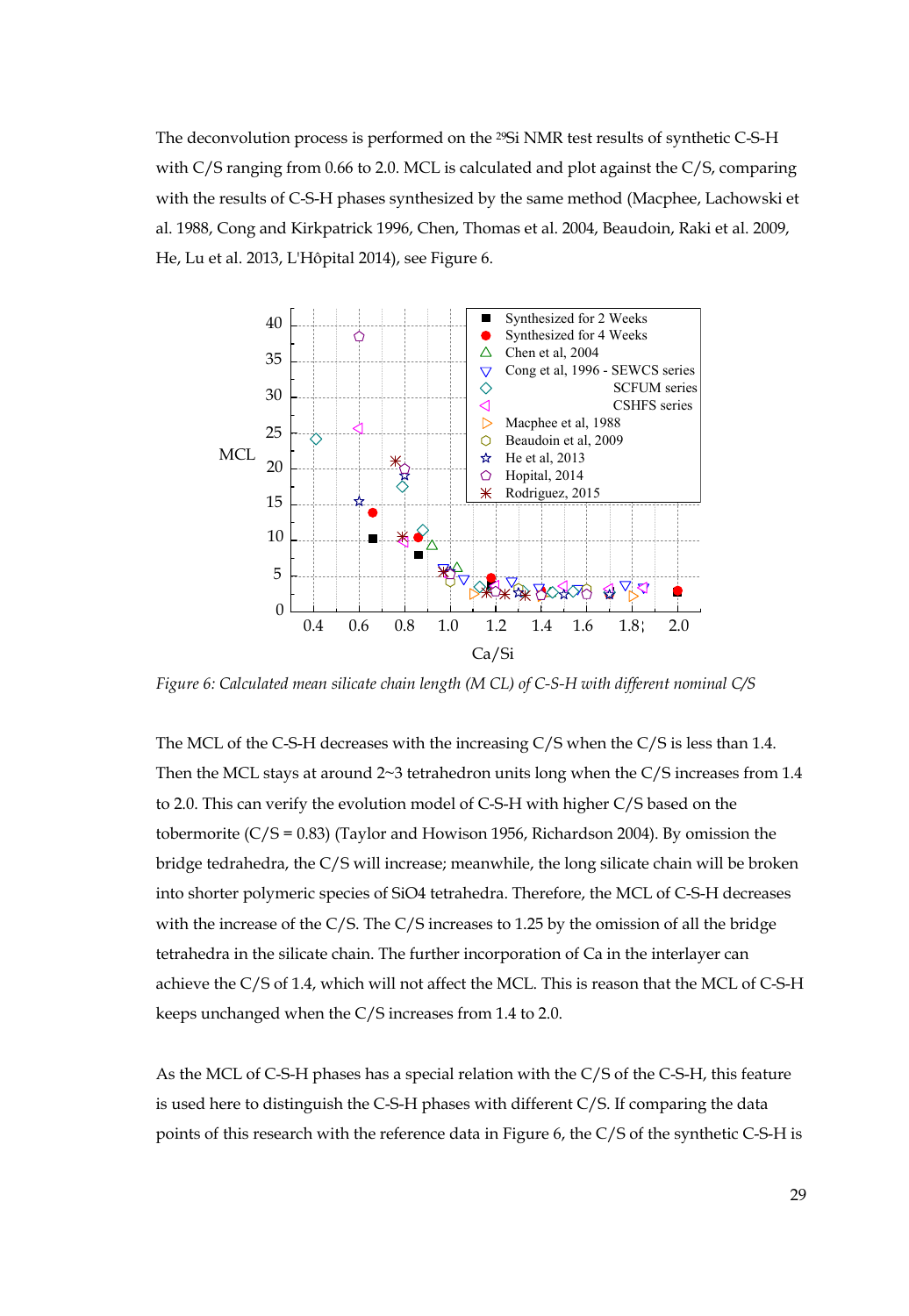in accord with the initial designed value. Moreover, the XRD test results show only the C-S-H (I) phase. Therefore, the C-S-H phases with different C/S (lower than 1.4) are successfully synthesized in this research. The experiment set-up used in this study can prevent the carbonation effectively.

#### *3.2 Carbonation of C-S-H with different C/S*

As per the XRD test results, the portlandite appears in the synthetic product and mixes with C-S-H phases when the designed C/S is higher than 1.4. To avoid the effects from the carbonation of portlandite, only the C-S-H with the C/S of 0.66 to 1.40 are used in the accelerated carbonation study. The results are shown and discussed as follows.

#### *3.2.1 NMR*

Development of silicate chain in C-S-H with different C/S was studied by 29Si NMR test, shown in Figure 7. These samples were carbonated up to 7 days. In the 29Si NMR spectra, characteristic peaks at around -101 and -111 ppm indicate the  $Q<sup>3</sup>$  and  $Q<sup>4</sup>$  tetrahedra, respectively. During carbonation, the fraction of  $Q<sup>3</sup>$  and  $Q<sup>4</sup>$  tetrahedra increases dramatically while the fraction of  $Q<sup>1</sup>$  and  $Q<sup>2</sup>$  tetrahedra decreases at the same time. This indicate the polymerization process of the silicate chain and the removal of Ca in the  $CaO<sub>2</sub>$ sheet layer. The consequence is the linkage of the adjacent silicate chains and to form the silicate network in two and three dimensions. After 7 days' accelerated carbonation, only peaks indicating Q3 and Q4 tetrahedra can be observed in the NMR spectra of C-S-H studied. Meanwhile, peaks of  $Q<sup>1</sup>$  and  $Q<sup>2</sup>$  disappeared. This proves that the final carbonation products of C-S-H is silica gel, not the mixture or 'solid solution' of  $CaCO<sub>3</sub>$  and C-S-H with lower C/S (Papadakis, Vayenas et al. 1989).

# *3.2.2 XRD*

Slow scanning XRD tests were performed on the C-S-H with the C/S of 0.66, 0.86 and 1.40 to compare the carbonation rate difference. The exposure time varied from 0.5 h to 24 h. The test results are described in Figure 10 to Figure 10.

In the pattern, the major peaks are the characteristic peaks of corundum and C-S-H. And there are nearly no changes of these peaks in the pattern of C-S-H with the C/S of 1.40, during the carbonation. However, in the pattern of C-S-H with the C/S of 0.66 or 0.86, three peaks ( $2\theta$  = 24.9, 27.0 and 32.8) appear after 1 hour's carbonation, which are the characteristic peaks of  $\mu$ -CaCO<sub>3</sub> (vaterite). Vaterite is one of the three polymorphs of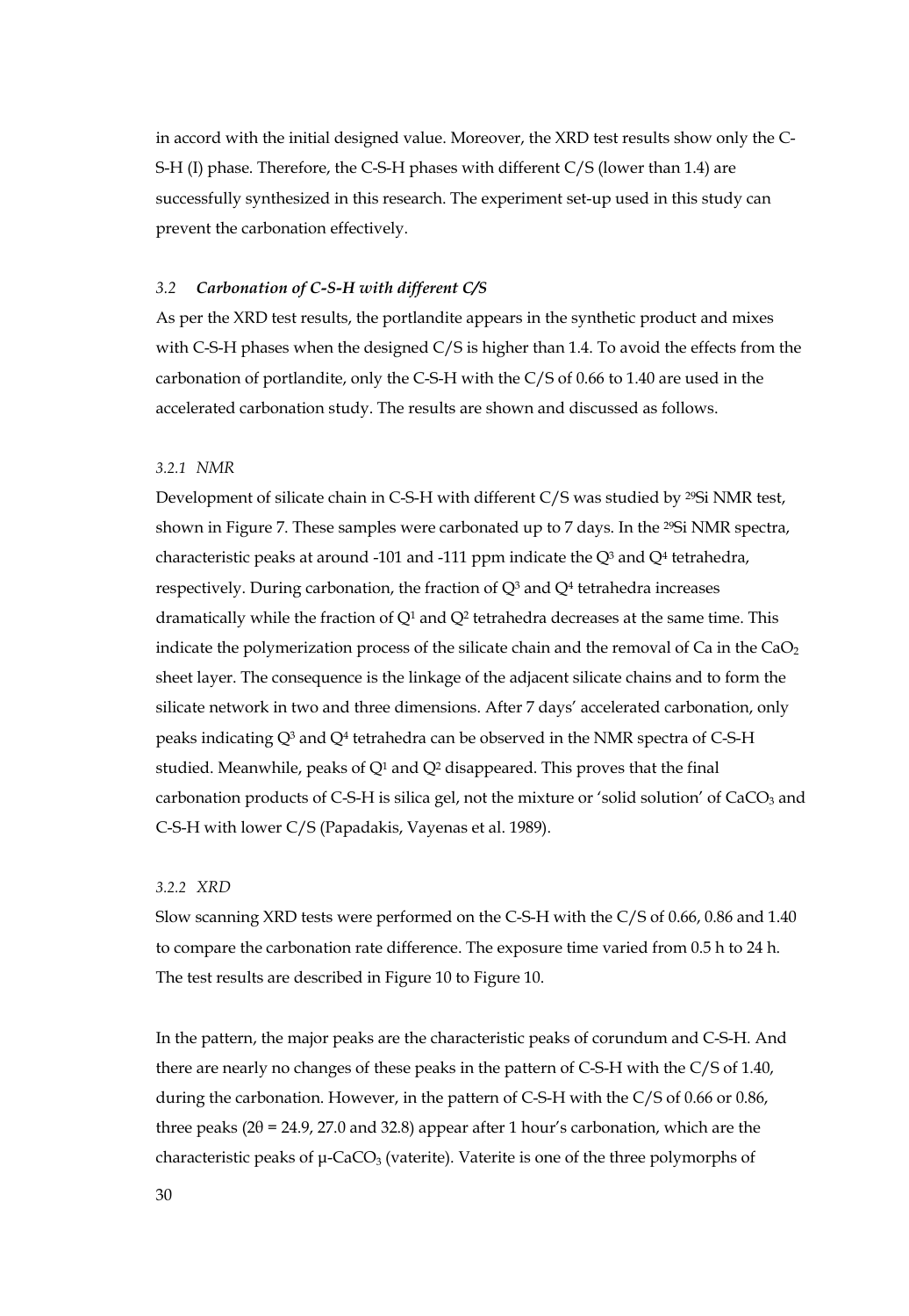

*Figure 7: NMR test results of different types of C-S-H, carbonated for different periods*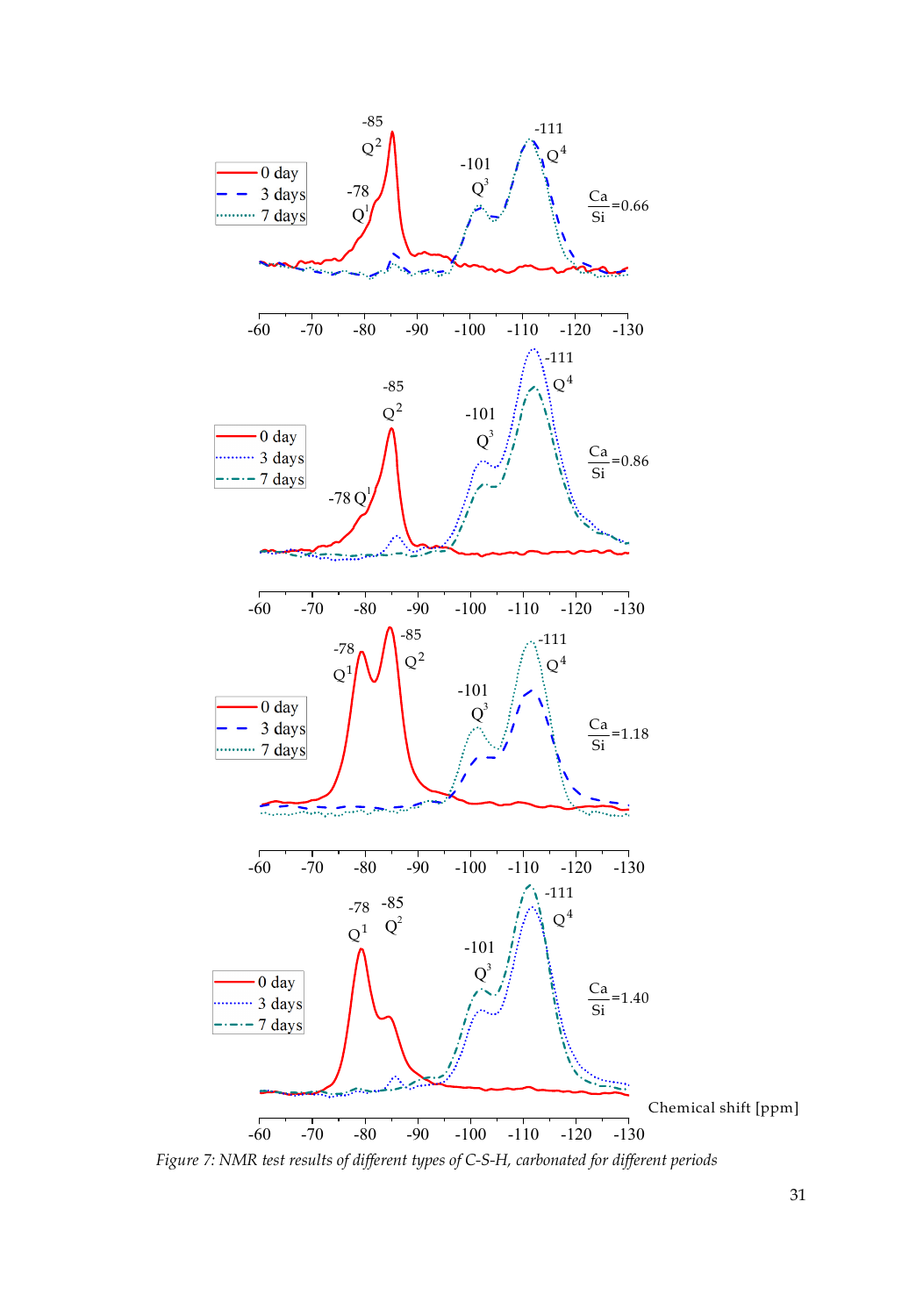

*Figure 8: XRD test results of C-S-H with C/S of 0.66, carbonated for different periods* 

*Figure 9: XRD test results of C-S-H with C/S of 0.86, carbonated for different periods* 

*Figure 10: XRD test results of C-S-H with C/S of 1.40, carbonated for different periods*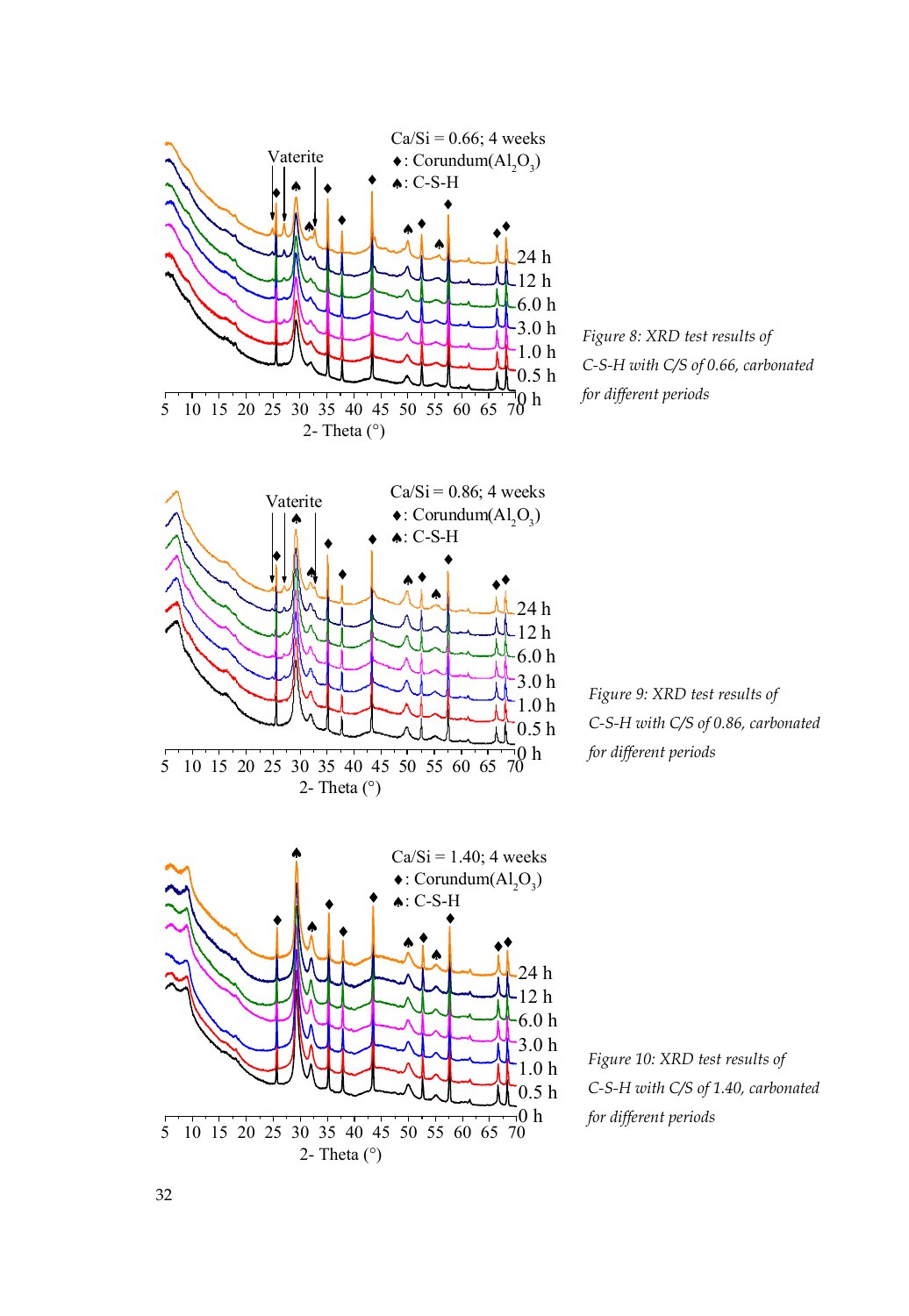calcium carbonate, the appearance of which indicates the carbonation of C-S-H. Therefore, the carbonation is developed much faster in the C-S-H with lower C/S ratio of 0.66 or 0.86.

#### *3.2.3 FTIR*

The FTIR tests were also performed on the carbonated C-S-H samples tested by slow scanning XRD. The test results are compared in Figure 11 to Figure 13 . In the FTIR spectra of C-S-H, peaks at approximate 970 cm-1 and 1066 cm-1 indicate the Si-O stretching vibrations of Q2 tetrahedra. The peak at around 875 and 1400~1500 cm-1 represents the bending (v2) of  $CO<sub>3</sub><sup>2</sup>$  and the stretching (v3) of  $CO<sub>3</sub><sup>2</sup>$ , respectively. During carbonation, the peak 1066 cm-1 will grow into an obvious and independent peak. The peak 970 cm-1 will shift to the higher frequency and have a dramatic decrease in the intensity. These changes reveal the progressive polymerization of silicate chains. (McMillan, Wolf et al. 1992, Sykes and Kubicki 1993, Yu, Kirkpatrick et al. 1999). These changes reveal the progressive polymerization of silicate chains. Meanwhile, both peak 875 cm-1 and 1400~1500 cm-1 have a dramatic increase in the intensity, indicating the destruction of silicate chain by the carbonation.

Considering together the changes of above-mentioned peaks  $(\sim 970 \text{ cm} - 1 \text{ and } 1066 \text{ cm} - 1)$ , the 'start time' for the carbonation of C-S-H can be observed. This 'critical' time for the C-S-H with the C/S of 0.66, 0.86 and 1.40 are 3h, 6 h and 12 h respectively. Obviously, the C-S-H with a higher C/S is decomposed slower than the C-S-H with lower C/S under the same condition and has a better resistance to the carbonation. This conclusion is in consistent with the XRD test results.

#### *3.2.4 Quantitative information of carbonation rate*

Amount of calcium carbonate (vaterite) produced from the carbonation of C-S-H was calculated using Rietveld refinement analysis of XRD spectra showing in Figure 8 and Figure 9. The Rietveld refinement program used is BGMN, realized by the user interface software Profex (Doebelin and Kleeberg 2015). Crystal structure information of vaterite (CaCO3) and Corundum (Al2O3) are imported from the PDF card 04-011-5985 and 00-10- 0173. The weight percentage of vaterite was calculated and plotted against the exposure time shown in Figure 14.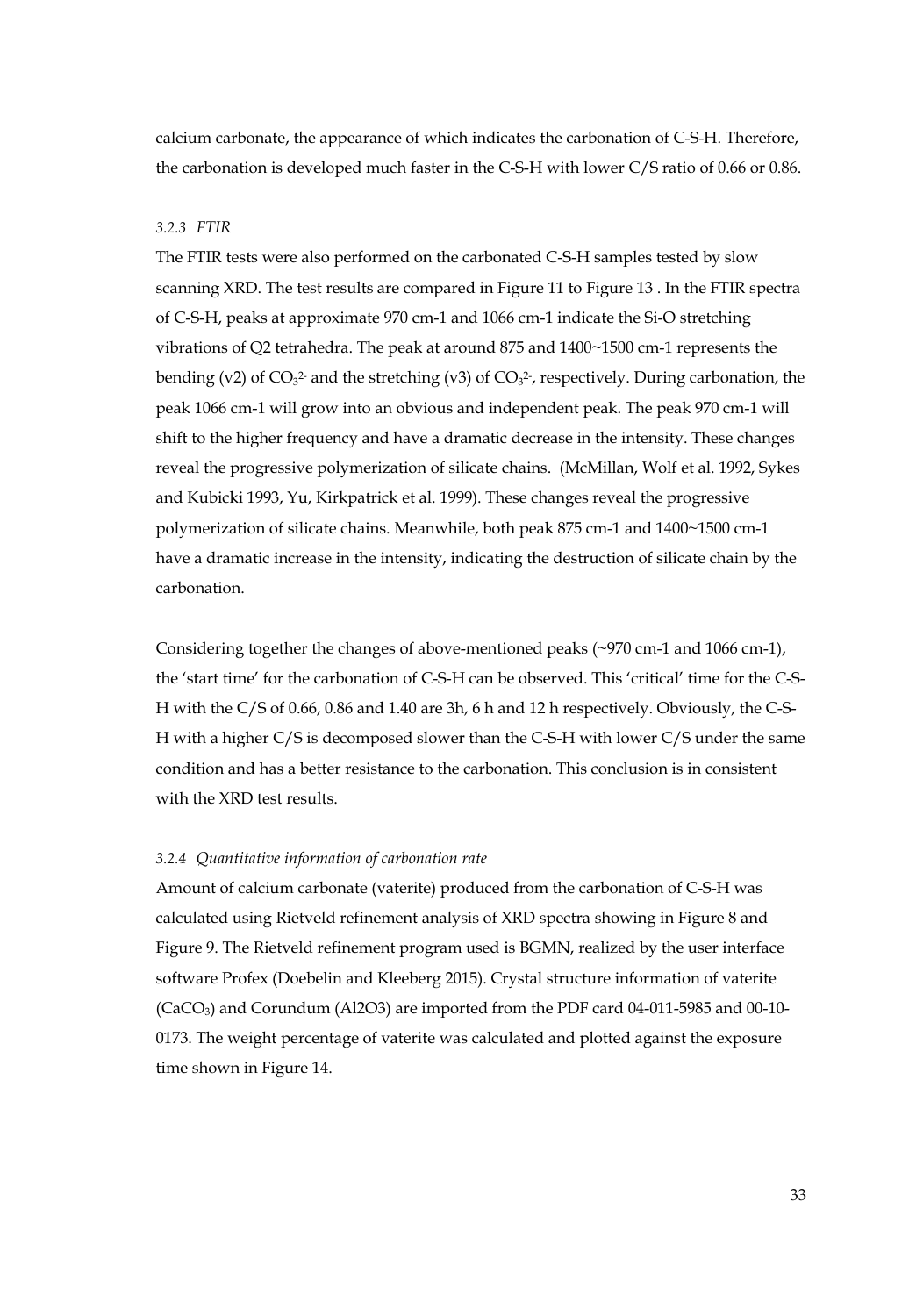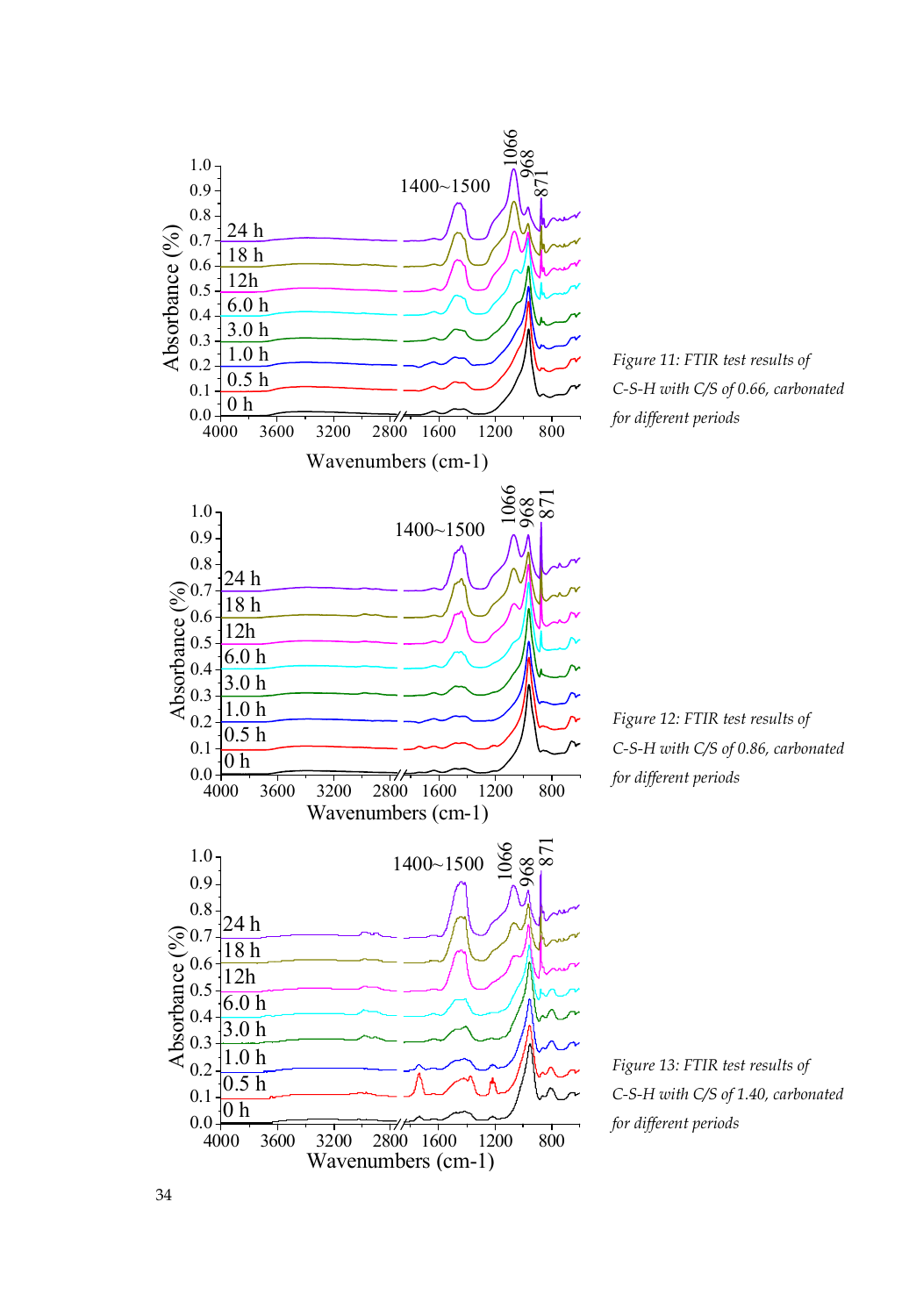

*Figure 14: Changes of the weight percentage of calcium carbonate with the exposure time for C-S-H with C/S of 0.66 and 0.86* 



*Figure 15: Expected sizes of individual particles in a batch growth cell vs time; the growth rate distribution is shown in the inset, after(Srisanga, Flood et al. 2015)*

According to the crystal growth rate dispersion (GRD) model (Srisanga, Flood et al. 2015), which is more accurately describing the variation in the crystal growth rates within a population of crystals, each individual crystal is growing with a unique constant rate. The crystal growth rate dispersion is the assembling of all the growth rates in the population. And the particle size distribution at any time is a linear expansion of the growth rate distribution, shown in Figure 15. Thus, the overall crystal growth rate of the whole population should be a constant as well.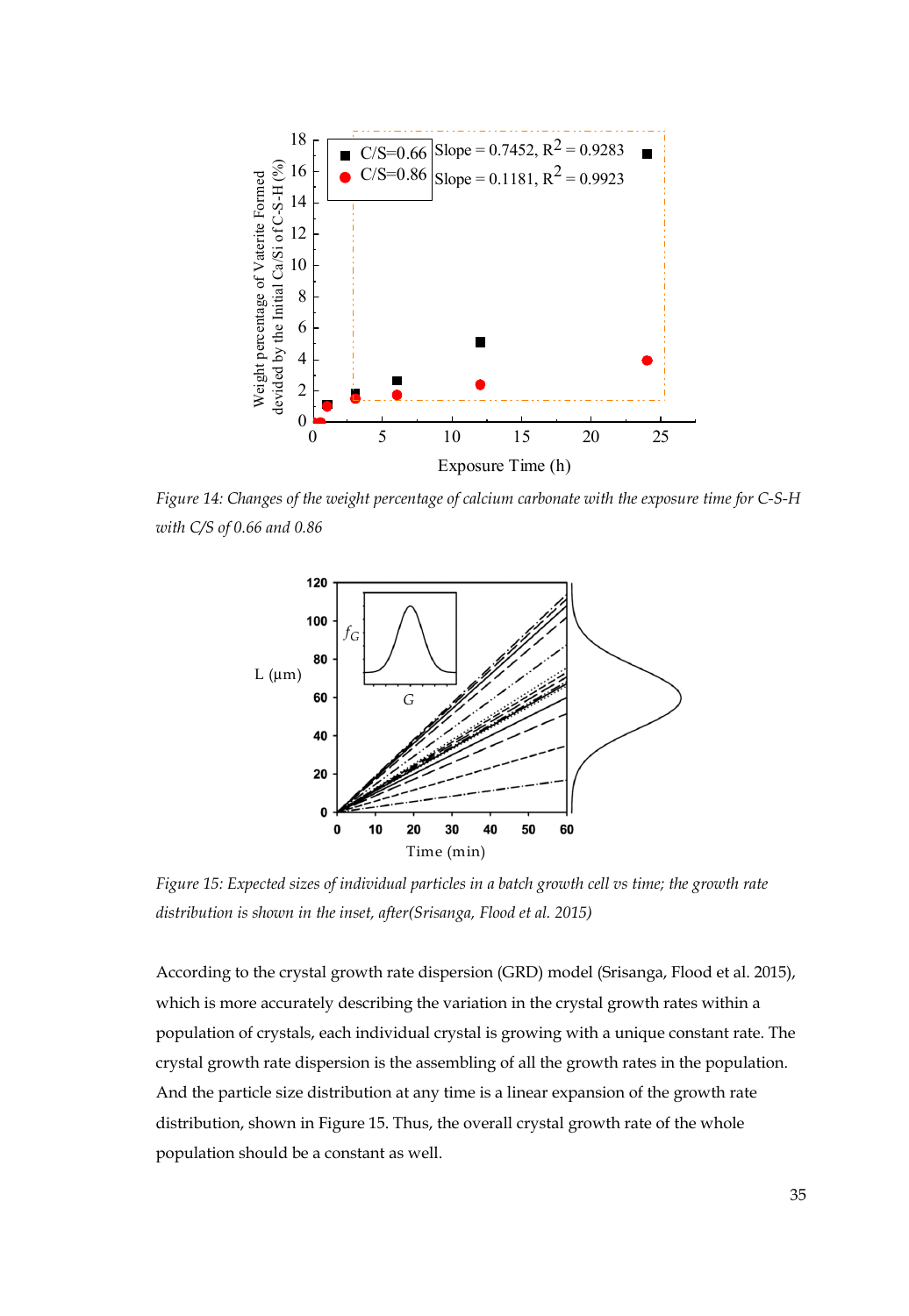If checking the data points for the exposure time more than 3 hours, the weight percentage of calcium carbonate produced has a linear relation with the exposure time. It means that the growth rate of the carbonate is a constant, which is in consistent with the GRD model. Therefore, the carbonation rate of C-S-H is a constant when considering the longer-time carbonation. Clearly, the carbonation rate of C-S-H with a C/S of 0.66 is higher than that with a C/S of 0.86, which is in consistent with the results found in FTIR test.

# **4 Conclusions**

In the paper, the C-S-H with different C/S, identified by XRD and 29Si NMR, is successfully synthesized from CaO and fumed silica in the solution protected by the  $N_2$  flow. The carbonation mechanism of C-S-H including final products and rate are studied by NMR, FTIR and XRD. The carbonation resistance among different types of C-S-H are discussed. The main conclusions are as follow:

- The C-S-H(I) phases with the C/S ranging from 0.66 to 1.4 were synthesized successfully from CaO and fumed silica in the solution, which is confirmed by different test method. When the designed C/S ratio is higher than 1.40, the portlandite will appear in the synthetic products.
- C-S-H phases with different C/S were all completely decomposed into silicate gel after 3 days' accelerated carbonation in this research. Carbonation rate of C-S-H with a higher C/S is relatively lower than that of C-S-H with lower C/S, which has better resistance to the carbonation.

## **Literature**

- Beaudoin, J. J., L. Raki and R. Alizadeh (2009). "A 29Si MAS NMR study of modified C–S–H nanostructures." *Cement and Concrete Composites* 31(8): 585-590.
- Black, L., C. Breen, J. Yarwood, K. Garbev, P. Stemmermann and B. Gasharova (2007). "Structural features of C–S–H (I) and its carbonation in air—a Raman spectroscopic study. Part II: carbonated phases." *Journal of the American Ceramic Society* 90(3): 908-917.
- Chen, J. J., J. J. Thomas, H. F. Taylor and H. M. Jennings (2004). "Solubility and structure of calcium silicate hydrate." *Cement and Concrete Research* 34(9): 1499-1519.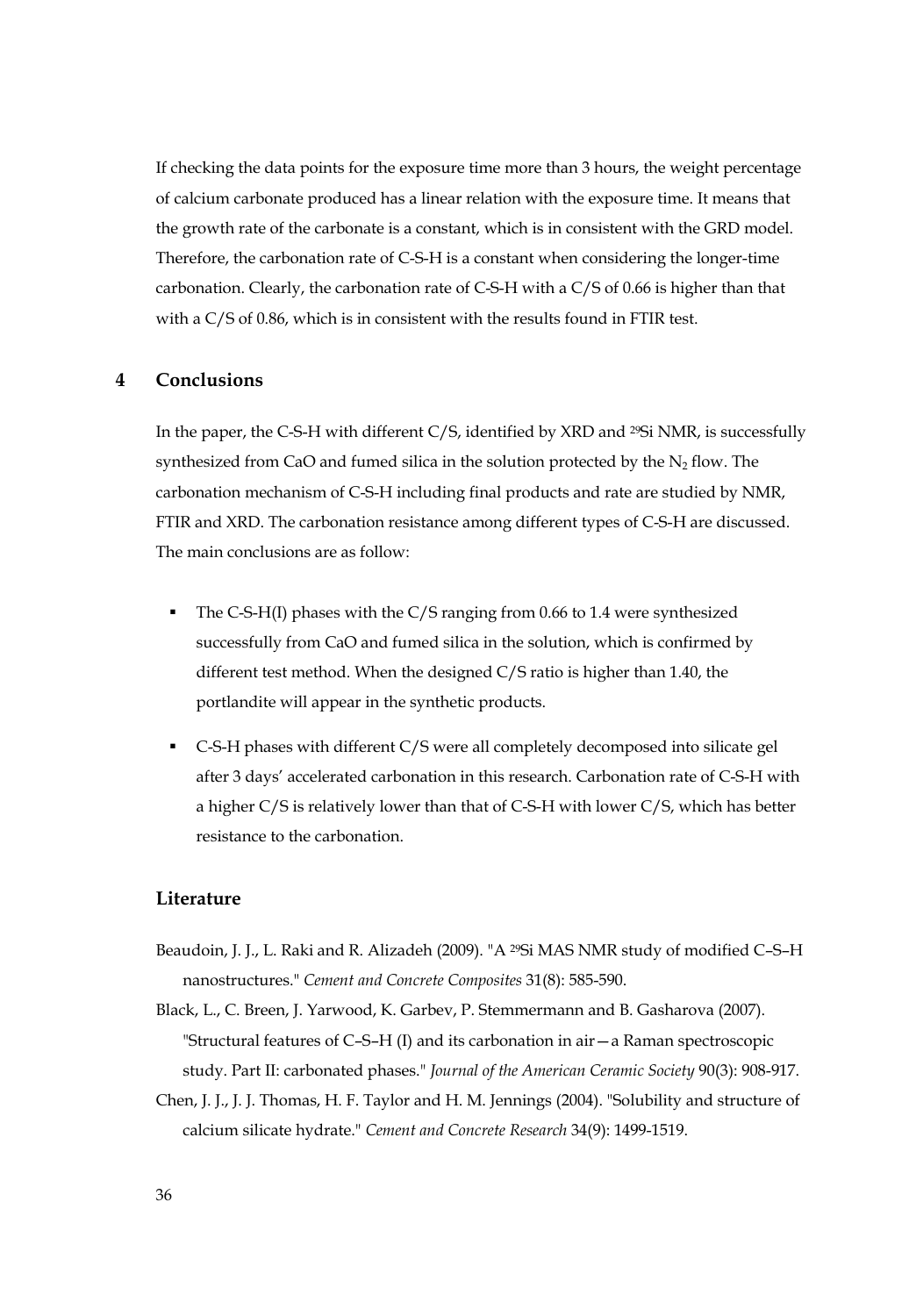- Cong, X. D. and R. J. Kirkpatrick (1996). "Si-29 MAS NMR study of the structure of calcium silicate hydrate." *Advanced Cement Based Materials* 3(3-4): 144-156.
- Delmi, M. M. Y., A. Aït-Mokhtar and O. Amiri (2006). "Modelling the coupled evolution of hydration and porosity of cement-based materials." *Construction and Building Materials* 20(7): 504-514.
- Doebelin, N. and R. Kleeberg (2015). "Profex: a graphical user interface for the Rietveld refinement program BGMN." *Journal of applied crystallography* 48(5): 1573-1580.
- Garbev, K., G. Beuchle, M. Bornefeld, L. Black and P. Stemmermann (2008). "Cell Dimensions and Composition of Nanocrystalline Calcium Silicate Hydrate Solid Solutions. Part 1: Synchrotron-Based X-Ray Diffraction." *Journal of the American Ceramic Society* 91(9): 3005-3014.
- Garbev, K., M. Bornefeld, G. Beuchle and P. Stemmermann (2008). "Cell Dimensions and Composition of Nanocrystalline Calcium Silicate Hydrate Solid Solutions. Part 2: X-Ray and Thermogravimetry Study." *Journal of the American Ceramic Society* 91(9): 3015-3023.
- He, Y., L. Lu, L. J. Struble, J. L. Rapp, P. Mondal and S. Hu (2013). "Effect of calcium–silicon ratio on microstructure and nanostructure of calcium silicate hydrate synthesized by reaction of fumed silica and calcium oxide at room temperature." *Materials and Structures:* 1-12.
- L'Hôpital, É. M. (2014). *Aluminium and alkali uptake in calcium silicate hydrates (C-S-H)* PhD thesis, EPFL.
- Macphee, D., E. Lachowski and F. P. Glasser (1988). "Polymerization effects in CSH: implications for Portland cement hydration." *Advances in Cement Research* 1(3): 131-137.
- McMillan, P. F., G. H. Wolf and B. T. Poe (1992). "Vibrational spectroscopy of silicate liquids and glasses." *Chemical Geology* 96(3): 351-366.
- Megaw, H. D. and C. H. Kelsey (1956). "Crystal Structure of Tobermorite." *Nature* 177(4504): 390-391.
- Merlino, S., E. Bonaccorsi and T. Armbruster (2001). "The real structure of tobermorite 11Å normal and anomalous forms, OD character and polytypic modifications." *European Journal of Mineralogy* 13(3): 577-590.
- Morandeau, A., M. Thiery and P. Dangla (2014). "Investigation of the carbonation mechanism of CH and CSH in terms of kinetics, microstructure changes and moisture properties." *Cement and Concrete Research* 56: 153-170.
- Ngala, V. T. and C. L. Page (1997). "Effects of carbonation on pore structure and diffusional properties of hydrated cement pastes." *Cement and Concrete Research* 27(7): 995-1007.